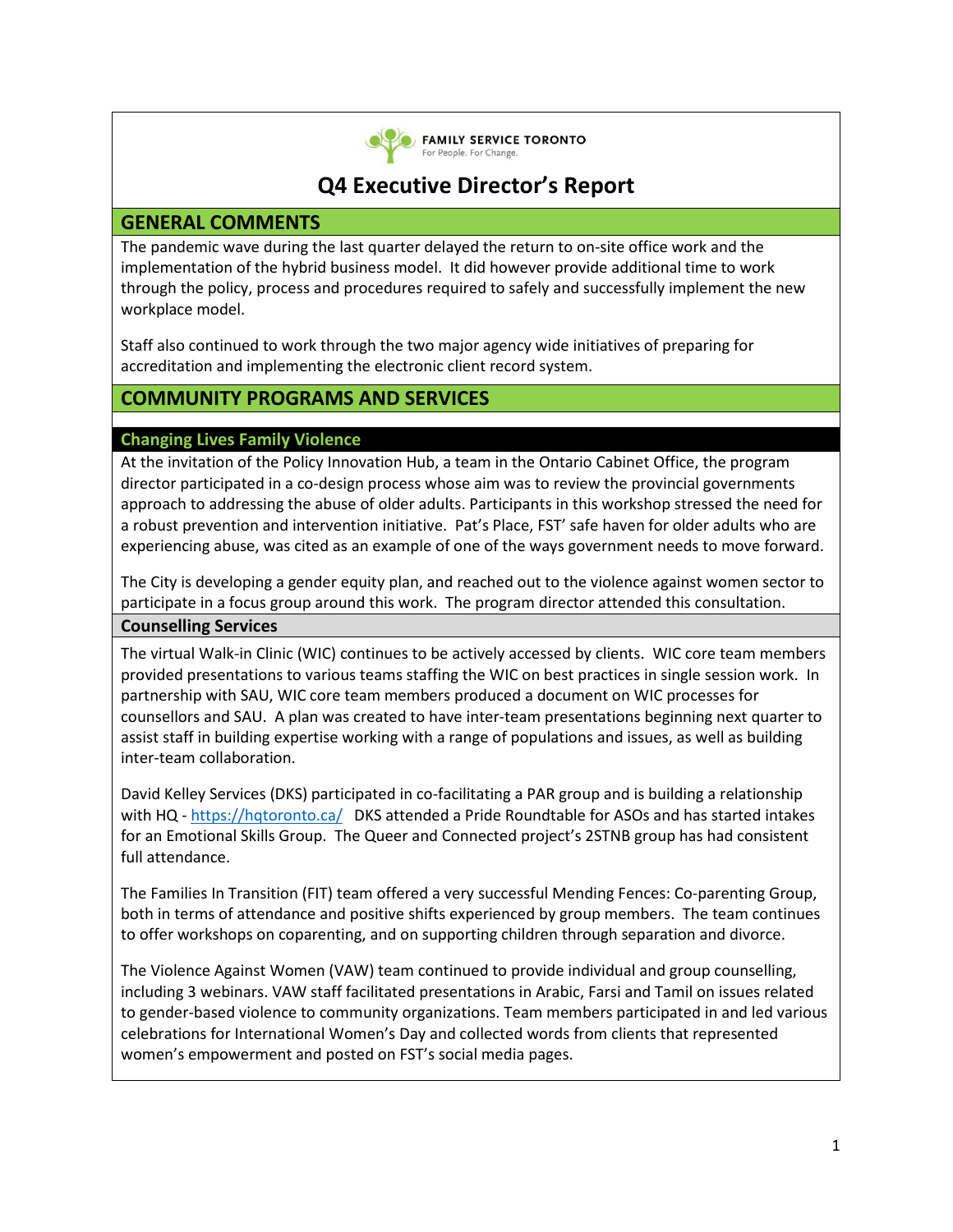The Seniors and Caregivers Support Service (SCSS) team continued individual counselling, groups for seniors and the friendly chat program. The Caring for the Caregiver group restarted in February. Team members provided consultation to other senior supporting organizations on issues related to elder abuse. Pat's Place continues to house older adults seeking refuge from abusive situations and has housed 2 clients from January to March.

The Next Steps team continues to offer the partner assault response program virtually, with upwards of eight groups being offered at any one time. The courts are now functioning virtually, and the referral flow is increasing. Clients continue to experience challenges related to the pandemic which can make it difficult for them to complete the program. Staff are working with people individually to support them when this is identified as an issue.

### **Community Engagement**

Community Engagement continues to strengthen and expand our work with the newcomer Afghan residents in Toronto. A team member shared her experience on what it means to be Afghan-Canadian in Canada and led a discussion on women's rights. Twenty-five newly arrived Afghanis men and women participated in the discussion organized by the Policultural Immigrant Community Services. These 25 participants are a portion of the 800 Afghanis who recently arrived in Toronto, who worked as translators and interpreters for the Canadian military in Afghanistan. They are all temporarily housed in a Mississauga Hotel where a few settlement agencies assist them with their needs to fully settle. Immigration, Refugee and Citizenship Canada (IRCC) made the commitment to admit 40000 Afghani refugees. IRCC funds FST's Healthy Family Healthy Community program. We will be hiring two peer leaders from the newly arrived Afghani community in the coming fiscal year.

#### **Social Action**

This quarter, Campaign 2000 staff has continued to meet with elected officials, government policy staff and community organizations to share the key findings from the Report Card, including participating in a Budget 2022 roundtable with leading feminist from across the country with Finance Minister Chrystia Freeland on International Women's Day.

After many months of advocacy, the CERB Amnesty Campaign saw a significant success when the federal government reversed the clawback of all pandemic benefits to GIS payments for low-income seniors. They also introduced an amendment to the governing legislation in record time to ensure that low-income seniors GIS payments are not subject to clawbacks in this upcoming or future tax years.

A few highlights from the Localizing Canada's Commitment to the SDGs Project included a January meeting with the project's advisory committee; the project researcher's presentation at the first national SDG Action Networking Series, hosted by Employment and Social Development Canada; and research and planning are underway to prepare for the upcoming national in person conference and community conversations this summer and fall.

The program director presented at the  $66<sup>th</sup>$  UN Commission on the Status of Women (CSW) event: Women and Economic Justice in a Post COVID Economy. Her remarks were noted and well received by the global participants.

#### **Knowledge Building**

Accreditation, accreditation, accreditation…getting to the finish line.

## **Building Inclusive Communities**

The Passport program approved 292 people during this quarter. MCCSS announced updates to the Passport guidelines effective April 1, 2022. The PSW wage enhancement has been extended past the